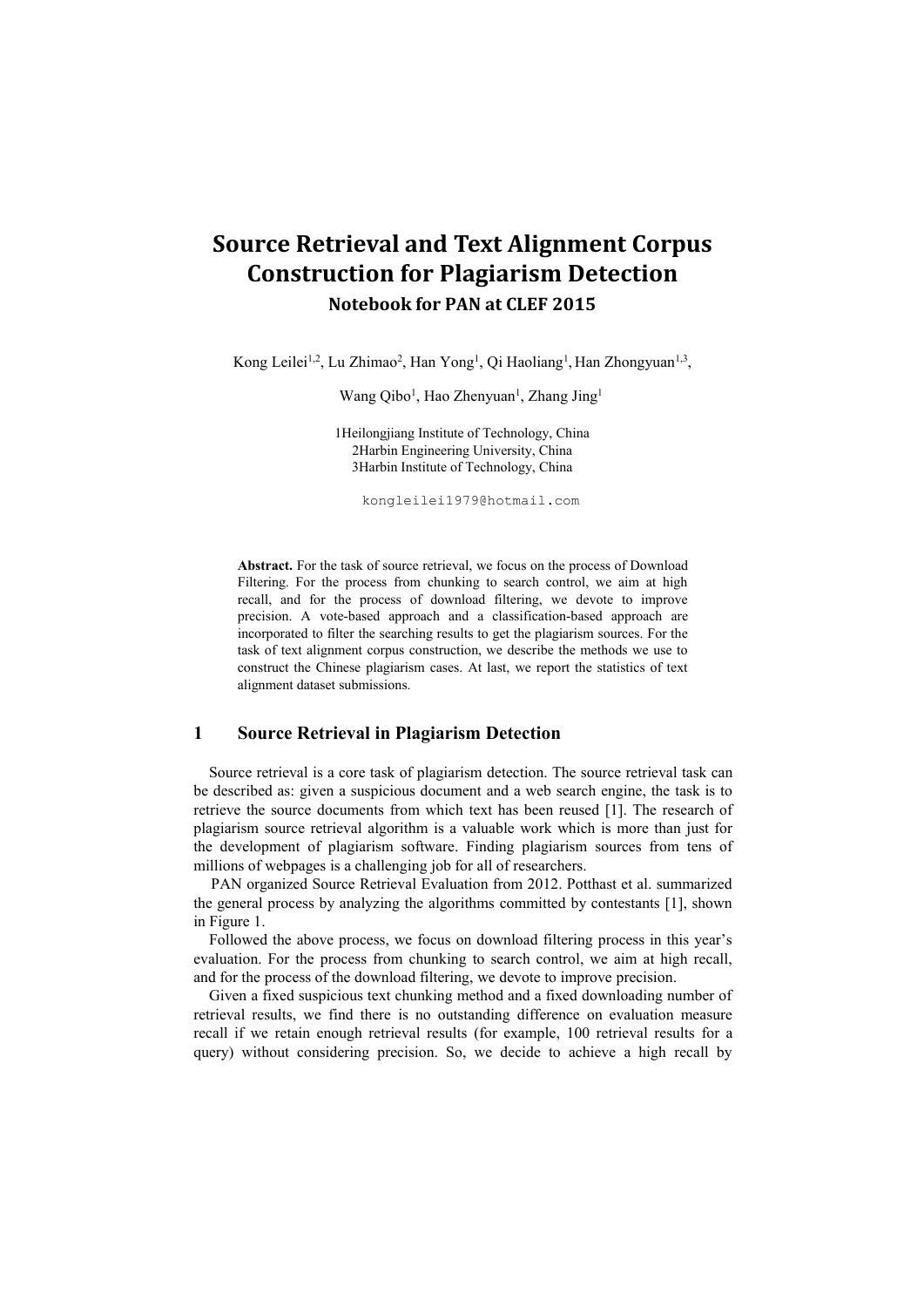

submitting as many queries as possible to the search engine and retaining as many retrieval results as possible.

Fig. 1. a general process of plagiarism source retrieval

**Chunking.** Firstly, the suspicious texts are partitioned into segments that are made up of only one sentence. Especially, it is found that the suspicious documents generally contain some headings. If there are empty lines in front and one behind and the word number of the line is less than 10, the current line are previewed as headings. We try to use only headings as queries to retrieve the plagiarism sources when we did not retrieve any sources on some suspicious documents, but the sources are still not discovered by using these headings. So the headings are merged into the sentence which were adjacent to them.

**Keyphrase Extracting.** After getting all sentences, each word in each paragraph is tagged using the Stanford POS Tagger[2] and only nouns and verbs are considered as query keyphrase.

**Query Formulation.** Queries are constructed by extracting each sentence of k keywords, where  $k = 10$ . If the number of nouns and verbs in one sentence is more than 10, we retain only top 10 with high term frequencies. And if the number is less than 10, all nouns and verbs are regarded as the query. Then these queries are submitted to ChatNoir search engine[3] to retrieve plagiarism sources.

**Search Control.** Since each query is generated by only one sentence, it represents the topic which the sentence tries to express, and maybe strayed from the subject which the plagiarism segment which the sentence come from. The result is that many positive plagiarism sources are ranked below. Therefore, for each query, we keep the top 100 results. This tactic make us own a higher recall before download filtering.

**Download Filtering.** There can be no argument that the number of retrieval results has a large effect on the performance, and increasing the number will lead to an increase in recall and a decrease in precision. In the steps of keywords extraction, except for the content of suspicious document and its text chunk, we have very little information. Submitting more queries may be the best choice without considering the retrieval cost. But after retrieving, we can get abundant information including various similarity scores between query and document, the length of document, the length of words, sentences and characters of document, the snippet(the length of snippet we requested is 500 characters), and so on. By exploiting the retrieval results and the meta-data returned by ChatNoir API, we design a two-step download filtering algorithm.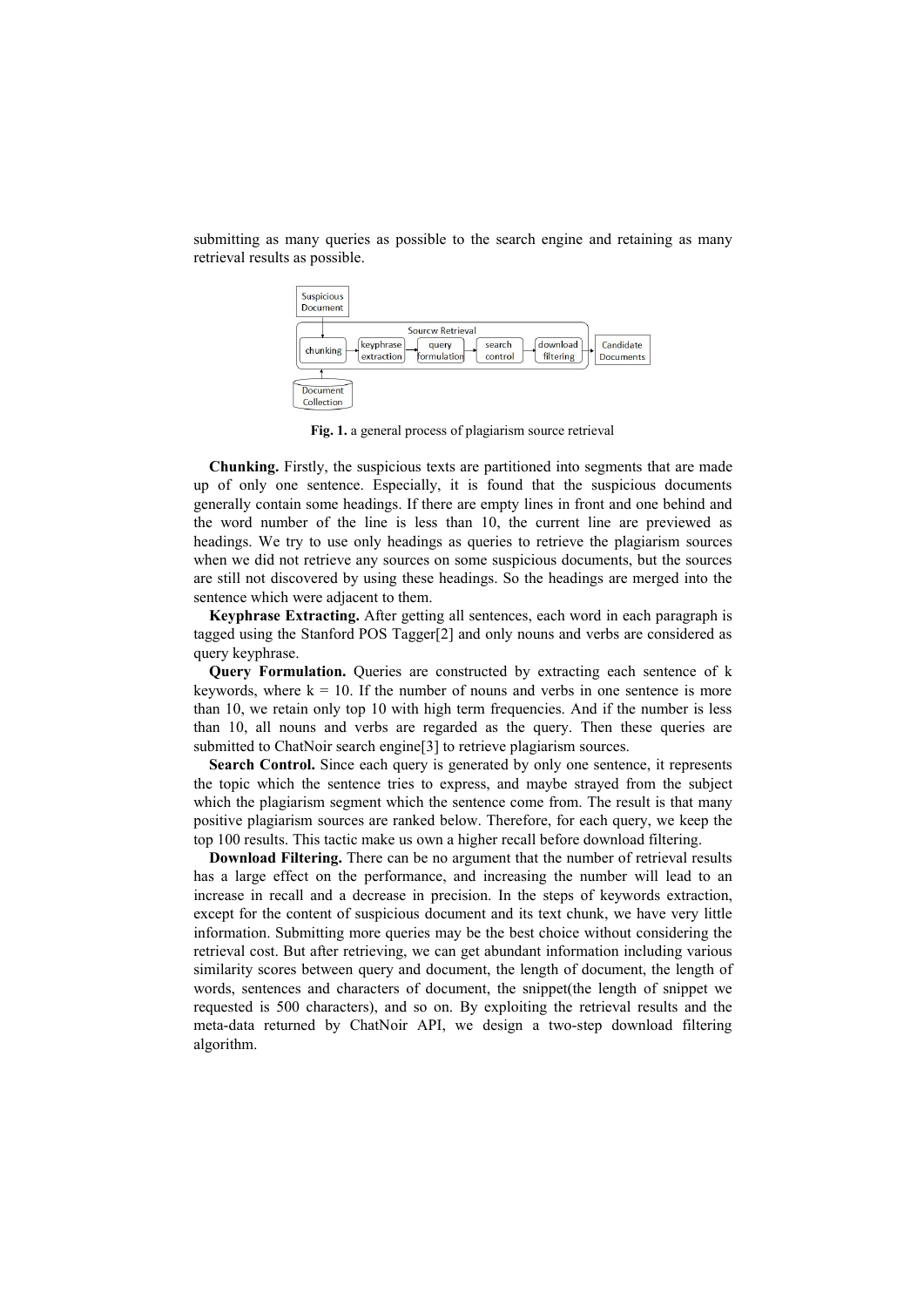As we known, the evaluation algorithm of source retrieval computes recall, precision and fMeasure by using the downloading documents, so before implementing our download filtering algorithm, we decide to filter some retrieval results firstly. We suppose that the queries can retrieve the same plagiarism sources if they come from the same plagiarism segment of suspicious document. Then, for one suspicious document, the same retrieval results will occur many times. The underlying assumption is that more possible plagiarism sources are likely to receive more search results voting from different queries of suspicious document. So, we use a simple vote algorithm to assign a weight to each document of the retrieval results set. If a document is retrieved by a query, the weight of the document will add 1. We have also tried the weighted vote approach by giving the document which ranking at the front more higher weight, but it do not perform better than the simple vote approach.

After implementing vote algorithm, the results of vote are regarded as the candidate plagiarism sources. If the size of result list is less than 20, we choose the top 50 results according to the top voting results as the candidates.

Table 1 shows the performance of source retrieval only using vote approach to filter the retrieval results, which is called Han15 by PAN in [4]. Experiments were performed on the train dataset pan14-source-retrieval-training-corpus-2014-12-01 of source retrieval which contains 98 suspicious documents. The numbers in the column headers means the count of vote, and the row headers are the evaluation measures of source retrieval. We choose vote 8 when we submit our source retrieval software to PAN.

|                | vote5   | vote <sub>6</sub> | vote 7  | vote 8  | vote 9  | vote $10$ | vote 12 | vote $15$ |
|----------------|---------|-------------------|---------|---------|---------|-----------|---------|-----------|
| fMeasure       | 0.2976  | 0.3081            | 0.3161  | 0.3167  | 0.3177  | 0.3127    | 0.3159  | 0.3129    |
| Recall         | 0.5109  | 0.4931            | 0.4843  | 0.4795  | 0.4721  | 0.4710    | 0.4608  | 0.4622    |
|                |         |                   |         |         |         |           |         |           |
| Precision      | 0.2627  | 0.2755            | 0.2820  | 0.2832  | 0.2872  | 0.2861    | 0.2856  | 0.2807    |
| <b>Oueries</b> | 202.27  | 202.27            | 202.27  | 202.27  | 202.27  | 202.27    | 202.27  | 202.27    |
| Downloads      | 58.3673 | 53.5918           | 50.6429 | 53.6429 | 51.9490 | 61.2449   | 46.2347 | 46.2143   |

#### **Table 1.** Results of only using vote approach

The data in above table 1 is evaluated by our own evaluation detector which is designed according to Ref. [1]. But we only implemented the former two-way approach to determine true positive detections because we did not know which algorithm was used to extract plagiarism passages' set which were applied to compute the containment relationship.

In the past year's evaluation, Williams et al.[5] proposed a filtering approach which viewed the filtering process of candidate plagiarism sources as a classification problem. A supervised learning method based on LDA(Linear Discriminant Analysis) was used to learn a classification model to decide which candidate plagiarism source was the positive detections before downloading them. This year, we followed their idea and added four new features. They are Document-snippet word 2-gram, 3-gram, 4-gram and 8gram intersection. The set of word 2, 3, 4 and 8 grams from the suspicious document and snippet are extracted separately, and the common n-grams are computed. We chose SVM as our classification model.The open tools SVM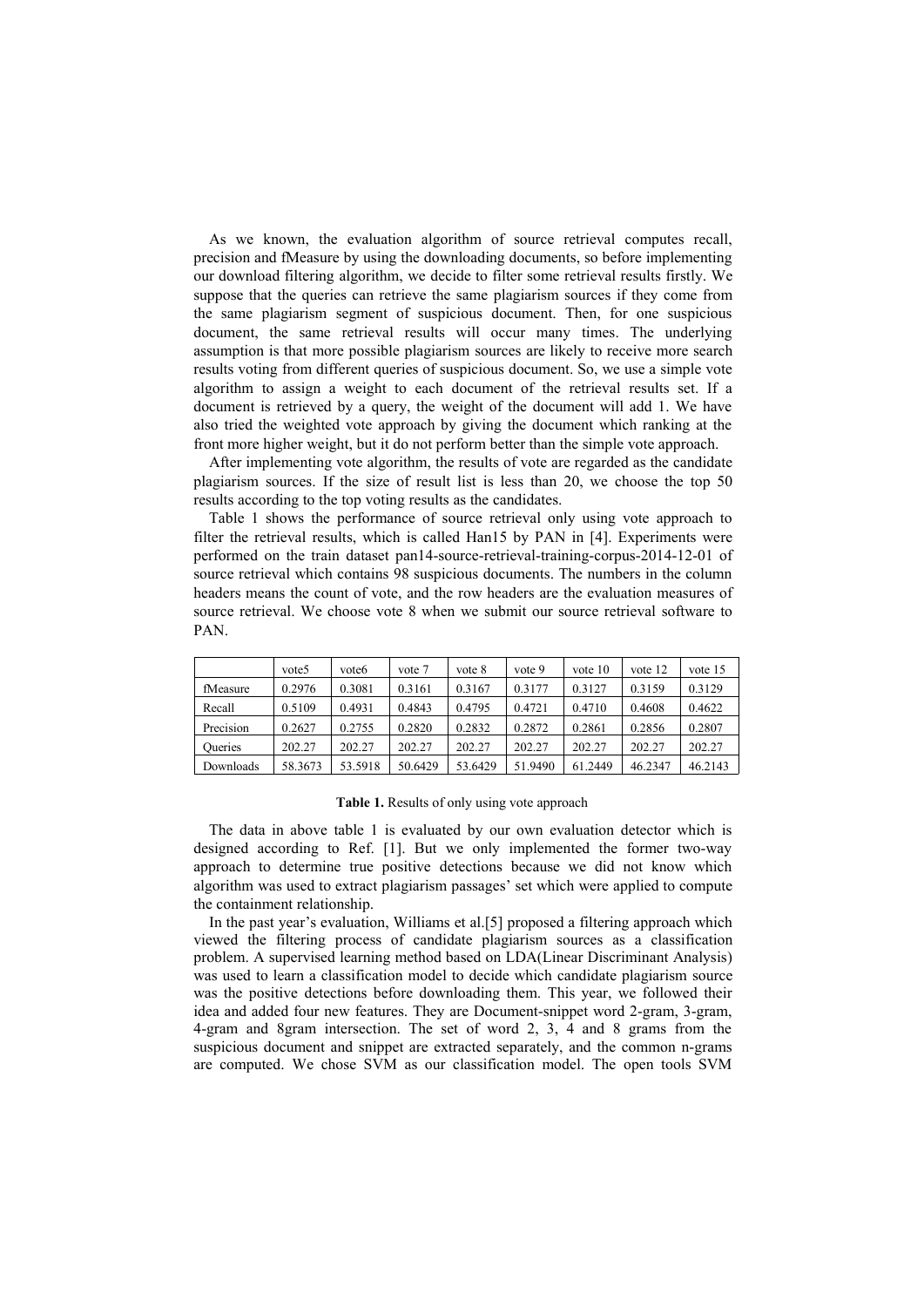light(http://www.cs.cornell.edu/People/tj/svm\_light/) is used as our classifier. We only trained the parameter c in training set which was constructed according to Ref. [6]. After voting, all the results which are positive case judged by classifier are downloaded. The vote strategy follows Han15. This approach based on vote and classification is called Kong15 by PAN in [4].

Using the Source Oracle, we filtered our results. The final log file reported the filtered results of source retrieval. Table 2 shows the results by using the classification tactics.

|                | vote5   | vote6   | vote 7  | vote 8  | vote 9  | vote $10$ | vote 12 | vote 15 |
|----------------|---------|---------|---------|---------|---------|-----------|---------|---------|
| F1             | 0.4528  | 0.4536  | 0.4554  | 0.4541  | 0.4531  | 0.4522    | 0.4528  | 0.4536  |
| Recall         | 0.5022  | 0.4826  | 0.4744  | 0.4703  | 0.4629  | 0.4618    | 0.5022  | 0.4826  |
| Precision      | 0.5318  | 0.5363  | 0.5436  | 0.5451  | 0.5459  | 0.5453    | 0.5318  | 0.5363  |
| <b>Oueries</b> | 202.27  | 202.27  | 202.27  | 202.27  | 202.27  | 202.27    | 202.27  | 202.27  |
| downloads      | 61.2449 | 46.2347 | 46.2143 | 58.3673 | 53.5918 | 50.6429   | 61.2449 | 46.2347 |

**Table 2.** Results of combining vote and classification approach

Our two evaluation results reported by PAN are shown in Table 3.

|                                    | Kong15  | Han15   |
|------------------------------------|---------|---------|
| fMeasure                           | 0.38487 | 0.36192 |
| Recall                             | 0.42337 | 0.31769 |
| Precision                          | 0.45499 | 0.54954 |
| Downloads                          | 38.3    | 11.8    |
| DownloadUntilFirstDetection        | 3.5     | 1.7     |
| queries                            | 195.1   | 194.5   |
| <b>OueriesUnitilFirstDetection</b> | 197.5   | 202.0   |

**Table 3.** Results of PAN@CLEF2015 Source Retrieval subtask

# **2 Text Alignment Corpus Construction**

For the task of text alignment corpus construction, we submit a corpus which contains 7 plagiarism cases. The plagiarism cases are constructed by using real plagiarism.

Firstly, we recruited 10 volunteers to write a paper according to a topic we proposed. We choose 7 of 10 to submit our corpus. Table 4 lists the 7 topic.

For each essay, we request ten thousand Chinese characters at least. The volunteers retrieved the related contents on the subject by using the specified search engine and wrote the paper. Especially, the Baidu is used to search engine. The number of sources has not been not limited.

Then papers were submitted to a famous Chinese plagiarism detection software which are used in many Chinese colleges and universities. This plagiarism detection software uses the fingerprint technology to detect the plagiarism. Next, the volunteers modified the contents which were detected by this software. The modification tactics include: adjusting the words' order, replacing the words and paraphrasing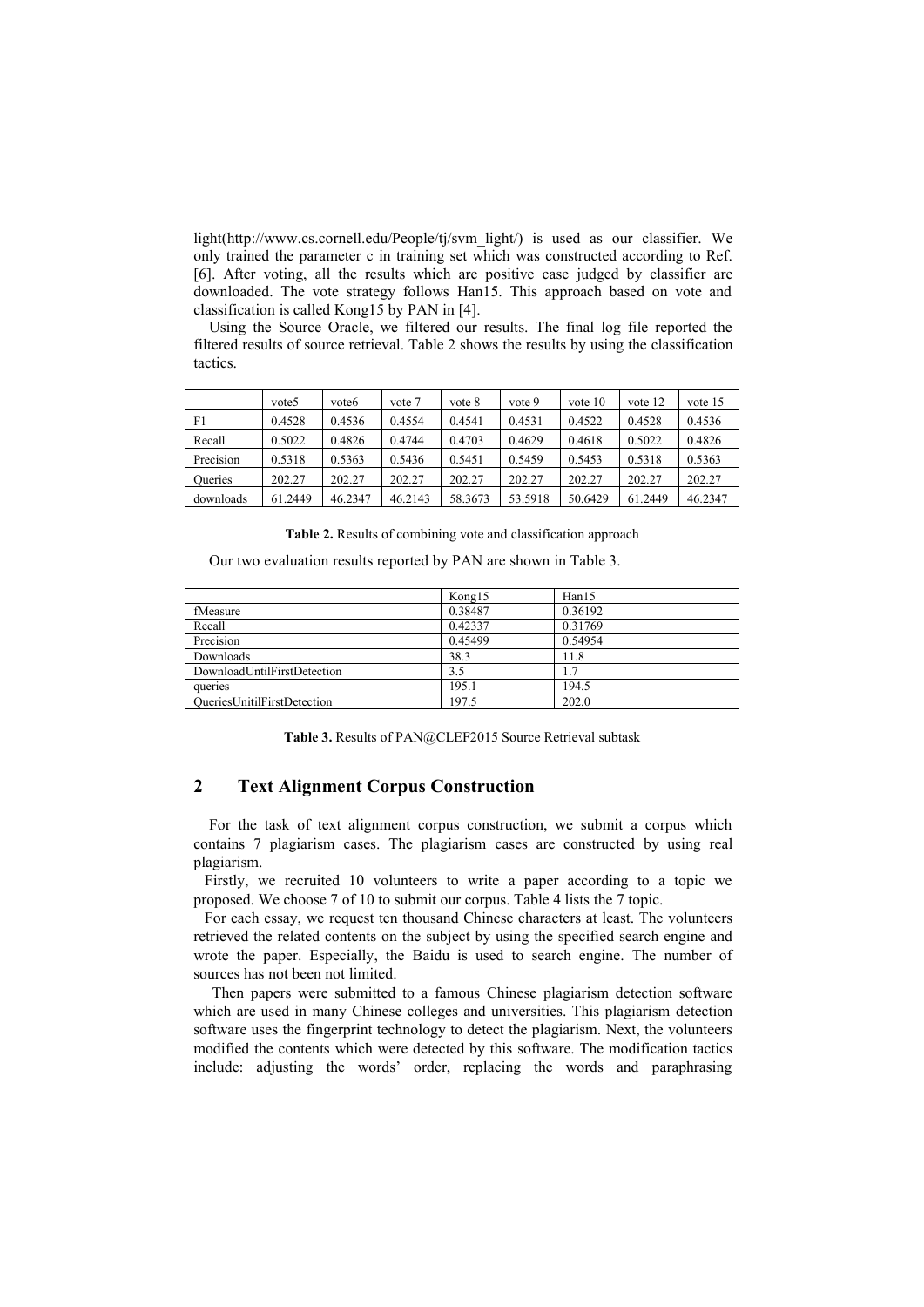modification. But no matter what kinds of modifying tactics they adopted, they must ensure that the paper after revising is readable and consistent with the original paper's meaning. Lastly, the modified papers were submitted to the plagiarism detection software until the software could no longer detect any plagiarism. The modified papers were submitted to PAN as the text alignment corpus.

| Suspicious Document      | Topic                                  |
|--------------------------|----------------------------------------|
| suspicious-document00000 | Campus Second-hand Book Trade          |
| suspicious-document00001 | Online Examination                     |
| suspicious-document00002 | Online Examination                     |
| suspicious-document00003 | Second-hand Car Trade                  |
| suspicious-document00004 | Automobile 4S Shop                     |
| suspicious-document00005 | Multimedia Material Management Library |
| suspicious-document00006 | Driving license exam                   |
| suspicious-document00007 | Supermarket Management System          |

Table 4. Topics of text alignment corpus construction

The statistics of the corpus is shown in table 5.

|                                         |                                                 | Total |     |     |      |      |     |                                                                                                   |  |  |  |
|-----------------------------------------|-------------------------------------------------|-------|-----|-----|------|------|-----|---------------------------------------------------------------------------------------------------|--|--|--|
| Corpus characteristic                   |                                                 |       |     |     |      |      |     | $00000$   00001   00002   00003   00004   00005   00006   00007                                   |  |  |  |
| Average lengths of suspicious documents | 33688 27211 28881 46167 35733 21858 23251 52531 |       |     |     |      |      |     |                                                                                                   |  |  |  |
| Average lengths of plagiarism cases     | 188                                             | 330   | 543 | 577 | 1288 | 1066 | 827 | 687                                                                                               |  |  |  |
| Number of plagiarism cases per document |                                                 |       | 12  |     |      |      |     |                                                                                                   |  |  |  |
| Jaccard coefficient                     |                                                 |       |     |     |      |      |     | $0.4665 \mid 0.4215 \mid 0.6856 \mid 0.5439 \mid 0.7044 \mid 0.3252 \mid 0.6913 \mid 0.4705 \mid$ |  |  |  |

Table 5. Statistics of corpus characteristic by Chinese characters

We peer-review pan15 text alignment dataset submissions<sup>[7]</sup> and the statistics of corpus are shown in table 6.

| Corpus characteristic                  |                          |        | Total(alvi15-English) | Total(khoshnavataher15-<br>persian) |                          |       |        |
|----------------------------------------|--------------------------|--------|-----------------------|-------------------------------------|--------------------------|-------|--------|
|                                        | 01                       | 02     | 03                    | 04                                  | 01                       | 02    | 03     |
| Number of suspicious document          | 15                       | 25     | 25                    | 25                                  | 400                      | 117   | 232    |
| Number of source document              | 19                       | 25     | 25                    | 25                                  | 489                      | 118   | 243    |
| Average length of suspicious documents | 13577                    | 7134   | 7388                  | 666                                 | 4366                     | 9879  | 8968   |
| Average length of source documents     | 13619                    | 9402   | 6981                  | 8730                                | 4952                     | 4990  | 5906   |
| Average lengths of plagiarism cases    |                          | 523    | 393                   | 447                                 | $\overline{\phantom{a}}$ | 901   | 925    |
| Number of plagiarism cases             | $\overline{\phantom{a}}$ | 25     | 25                    | 25                                  | ۰                        | 129   | 282    |
| Jaccard coefficient                    |                          | 0.2431 | 0.5193                | 0.2057                              | $\overline{\phantom{a}}$ | 09453 | 0.7101 |

**Table 6.1.** Statistics of text alignment dataset submissions (alvi15 and khoshnavataher15)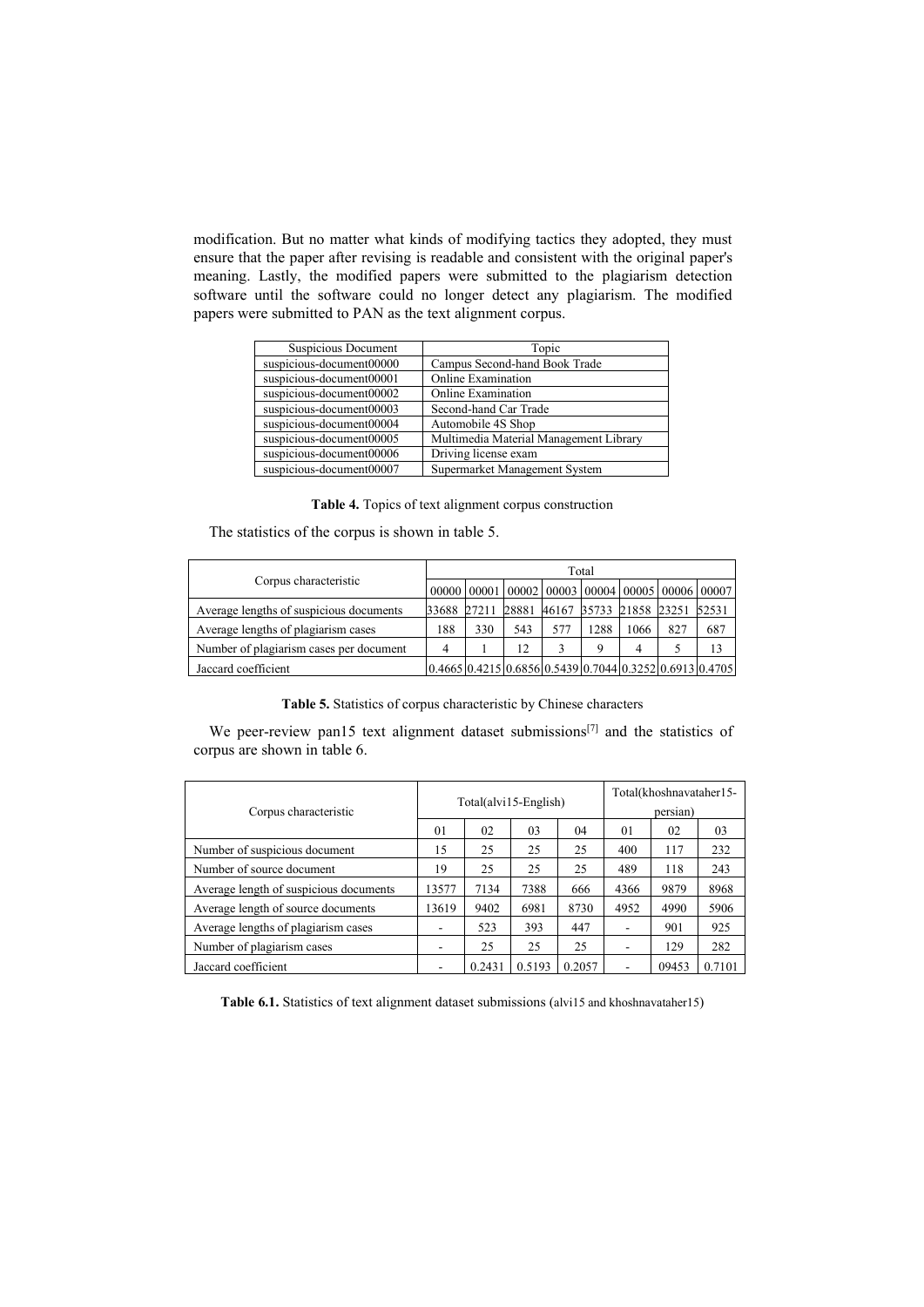| Corpus characteristic                   |                          |        | Total(khoshnavataher15-English) |        | Total(kong15-Chinese) |
|-----------------------------------------|--------------------------|--------|---------------------------------|--------|-----------------------|
|                                         | 01                       | 02     | 03                              | 04     | 01                    |
| Number of suspicious document           | 199                      | 54     | 391                             | 39     | 4                     |
| Number of source document               | 448                      | 132    | 1117                            | 39     | 5                     |
| Average length of suspicious documents  | 19019                    | 21788  | 23290                           | 25136  | 33986                 |
| Average length of source documents      | 16171                    | 19029  | 18743                           | 27477  | 21319                 |
| Average lengths of plagiarism cases     | $\overline{a}$           | 406    | 436                             | 486    | 569                   |
| Number of plagiarism cases              | $\overline{\phantom{a}}$ | 143    | 1207                            | 39     | 20                    |
| Jaccard coefficient of plagiarism cases | $\overline{\phantom{0}}$ | 0.6815 | 0.3416                          | 0.3080 | 0.60738               |

Table 6.2. Statistics of text alignment dataset submissions (khoshnavataher15 and kong15)

| Corpus characteristic                   |                | Total(najib15-English) | Total(khoshnavat)<br>aher15-English-<br>persian) |        |        |       |        |
|-----------------------------------------|----------------|------------------------|--------------------------------------------------|--------|--------|-------|--------|
|                                         | 01             | 02                     | 03                                               | 04     | 05     | 01    | 02     |
| Number of suspicious document           | 125            | 21                     | 76                                               | 7      | 19     | 2742  | 2728   |
| Number of source document               | 125            | 21                     | 76                                               |        | 19     | 3839  | 4571   |
| Average length of suspicious documents  | 6344           | 8579                   | 6689                                             | 6375   | 5871   | 4308  | 6052   |
| Average length of source documents      | 8178           | 8217                   | 7353                                             | 7386   | 7794   | 18494 | 18744  |
| Average lengths of plagiarism cases     | $\blacksquare$ | 699                    | 463                                              | 834    | 342    | ۰     | 299    |
| Number of plagiarism cases              | ٠              | 21                     | 76                                               | 7      | 19     | ۰     | 5606   |
| Jaccard coefficient of plagiarism cases | ۰              | 0.4698                 | 0.3221                                           | 0.3341 | 0.3611 | ۰     | 0.0033 |

Table **6.3.** Statistics of text alignment dataset submissions (najib15 and khoshnavataher15)

| Corpus characteristic                   |                          | Total(palkovskii15-English) | Total(cheema15-<br>English) |        |        |                          |         |
|-----------------------------------------|--------------------------|-----------------------------|-----------------------------|--------|--------|--------------------------|---------|
|                                         | 01                       | 02                          | 03                          | 04     | 05     | 01                       | 02      |
| Number of suspicious document           | 138                      | 153                         | 146                         | 146    | 592    | 115                      | 135     |
| Number of source document               | 500                      | 478                         | 482                         | 480    | 223    | 115                      | 135     |
| Average length of suspicious documents  | 5399                     | 16438                       | 14074                       | 17299  | 6546   | 6448                     | 6581    |
| Average length of source documents      | 3926                     | 4187                        | 4274                        | 4823   | 5138   | 2054                     | 2371    |
| Average lengths of plagiarism cases     | $\overline{\phantom{0}}$ | 564                         | 434                         | 511    | 627    | $\overline{\phantom{a}}$ | 344     |
| Number of plagiarism cases              | $\overline{\phantom{0}}$ | 624                         | 626                         | 618    | 108    | $\overline{\phantom{a}}$ | 135     |
| Jaccard coefficient of plagiarism cases | $\overline{\phantom{a}}$ | 0.0298                      | 0.0166                      | 0.0144 | 0.0073 | $\overline{\phantom{a}}$ | 0.00694 |

Table **6.4.** Statistics of text alignment dataset submissions (palkovskii15 and cheema15)

Table 6. Statistics of text alignment dataset submissions

**Acknowledgments** This work is supported by Youth National Social Science Fund of